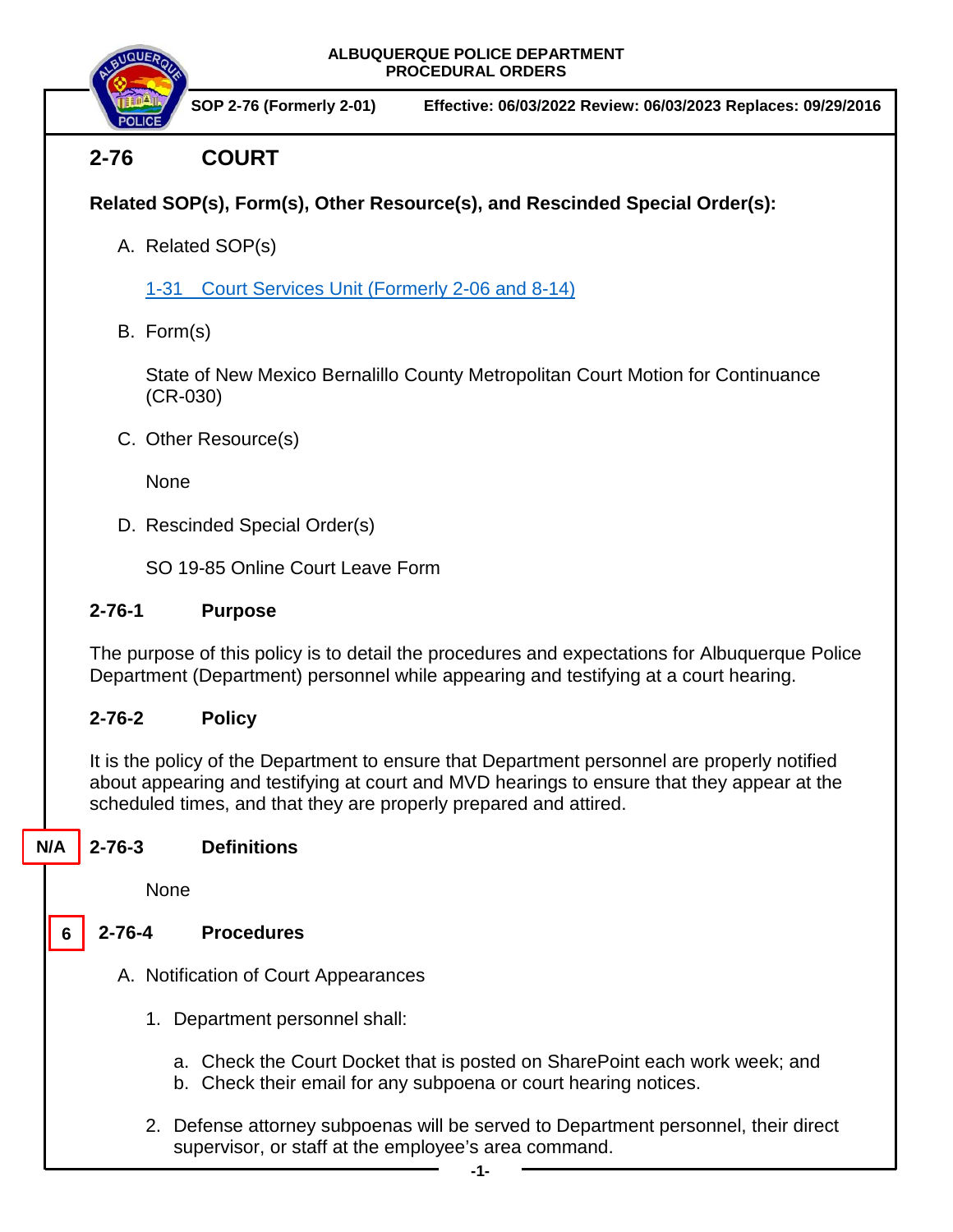



 **SOP 2-76 (Formerly 2-01) Effective: 06/03/2022 Review: 06/03/2023 Replaces: 09/29/2016**

- 3. Notifications to Courts of Vacation, Leave Time, or Schedule Changes
	- a. Department personnel must submit an online Court Services Request Leave form to Court Services Unit personnel a minimum of twenty (20) calendar days before taking leave or attending training.
		- i. Department personnel are prohibited from submitting an excessive amount of leave requests for their regular days off.
		- ii. Department personnel shall notify the United States Attorney's Office to reschedule any cases pending in the U.S. District Court.
		- iii. If Department personnel do not submit the online Court Services Request Leave form a minimum of twenty (20) calendar days before taking leave or attending training, they shall not be relieved of their responsibility to appear in court when they have been properly notified.
	- b. Department personnel shall notify Court Services Unit personnel of permanent schedule changes.
		- i. Department personnel shall notify Court Services Unit personnel of extended temporary duty (TDY) assignments or schedule changes over forty-five (45) days.
- B. Logging Out for Court Appearances
	- 1. On-duty Department personnel shall log on to their Mobile Dispatch Terminal (MDT) when en route to a court hearing and shall clear when the hearing is complete.
	- 2. Off-duty Department personnel who are en route to a court appearance shall log on with a court-out status (10-92) and shall specify the court at which the hearing will be held.
- C. Courtroom Attire and Securing Weapons
	- 1. For U.S. District Court and Second Judicial District Court hearings:
		- a. Department personnel shall appear in formal business attire, which may include a suit or pant suit; or
		- b. Department personnel may wear their Department-approved duty uniform in an emergency only, with authorization from the court and at a preliminary hearing.
	- 2. For Bernalillo County Metropolitan Court hearings, MVD hearings, pretrial interviews, and the Second Judicial Children's Court:
		- a. Department personnel may appear in semi-formal business attire, which may include business attire or a pant suit. Suit jackets are optional; or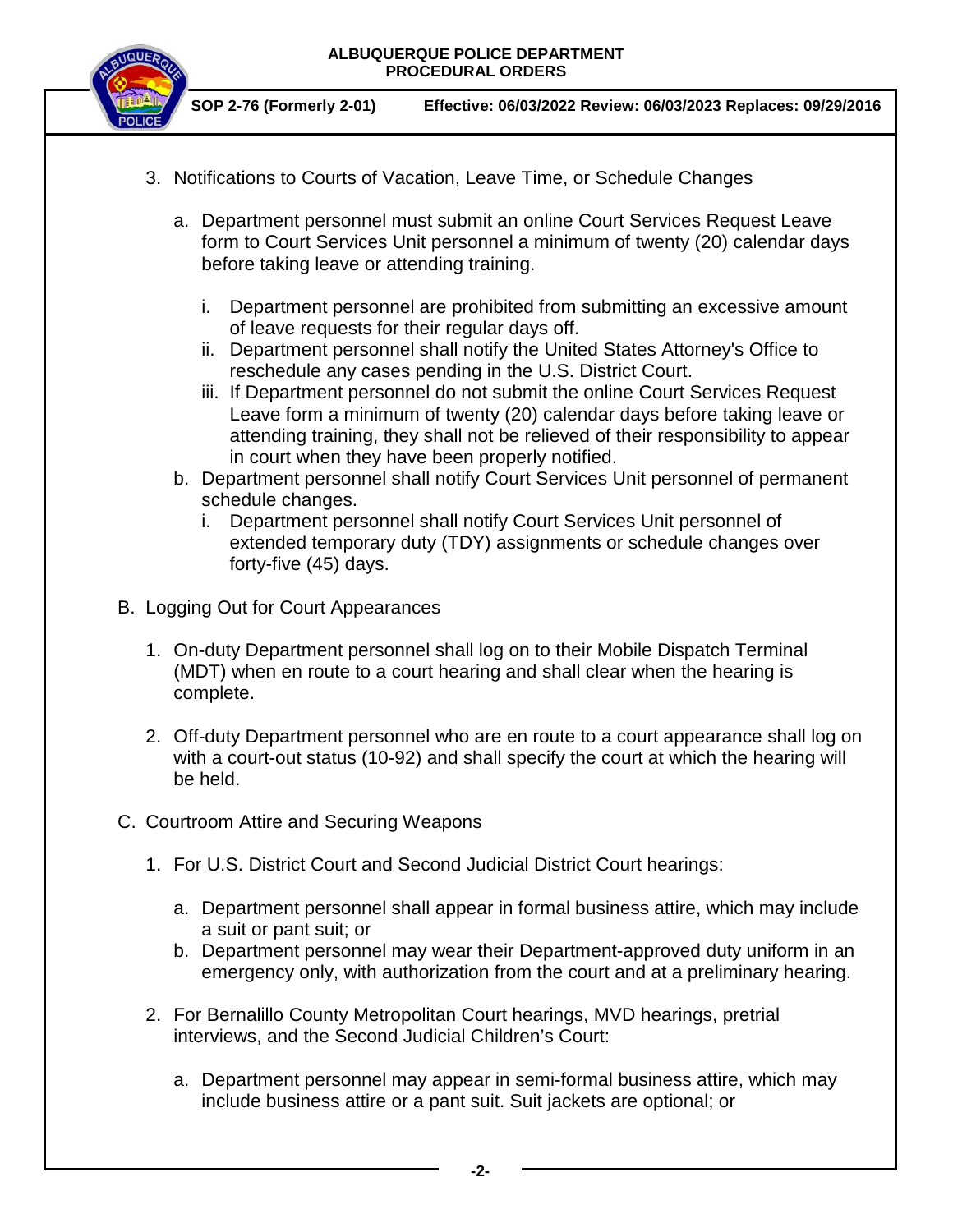

 **SOP 2-76 (Formerly 2-01) Effective: 06/03/2022 Review: 06/03/2023 Replaces: 09/29/2016**

- b. Department personnel may wear the Department-approved duty uniform, unless they are appearing for personal reasons that are unrelated to their official duties.
- 3. Upon entering any courthouse, when required, sworn personnel shall secure all firearms in a lock box at the courthouse's security checkpoint.
	- a. However, sworn personnel who are responding to a call for service or an emergency at the courthouse or when they are working at the courthouse are exempt from this requirement.
- D. Expert Witness Fees for Testimony in Civil Cases
	- 1. Only Department personnel who are named in a subpoena for a civil case shall accept service of the subpoena. Civil subpoenas may only be served in person to the employee named in the subpoena.
		- a. Department personnel who fail to obey a subpoena may be considered in contempt of court.
		- b. Department personnel shall accept service of civil case subpoenas naming them, whether or not fees are attached.
	- 2. If the civil case involves a pending claim or lawsuit against Department personnel, the Department, or the City of Albuquerque, or if Department personnel believe that there may be a potential liability, Department personnel shall notify the Risk Management Division within twenty-four (24) hours of being subpoenaed.
	- 3. Department personnel who appear in civil court during their normal duty hours shall endorse the offered check as "Payable to the City of Albuquerque Only". Department personnel shall then give the check and the subpoena to City of Albuquerque Fiscal Division personnel in City Hall.
	- 4. If Department personnel are no longer required to appear in court, any checks received shall be returned to the issuing party.
	- 5. Department personnel who appear in civil court while off-duty may either keep the check or submit overtime in the same manner as for other court overtime. If the employee elects to submit overtime, they shall endorse the offered check as "Payable to the City of Albuquerque Only". Department personnel shall then give the check and the subpoena to City Fiscal Division personnel in City Hall.
- E. Contact with Attorneys

**5**

**5**

**5**

- 1. Criminal Cases
	- a. When Department personnel are contacted by defense attorneys on criminal cases, they shall notify the District Attorney's Office of any request.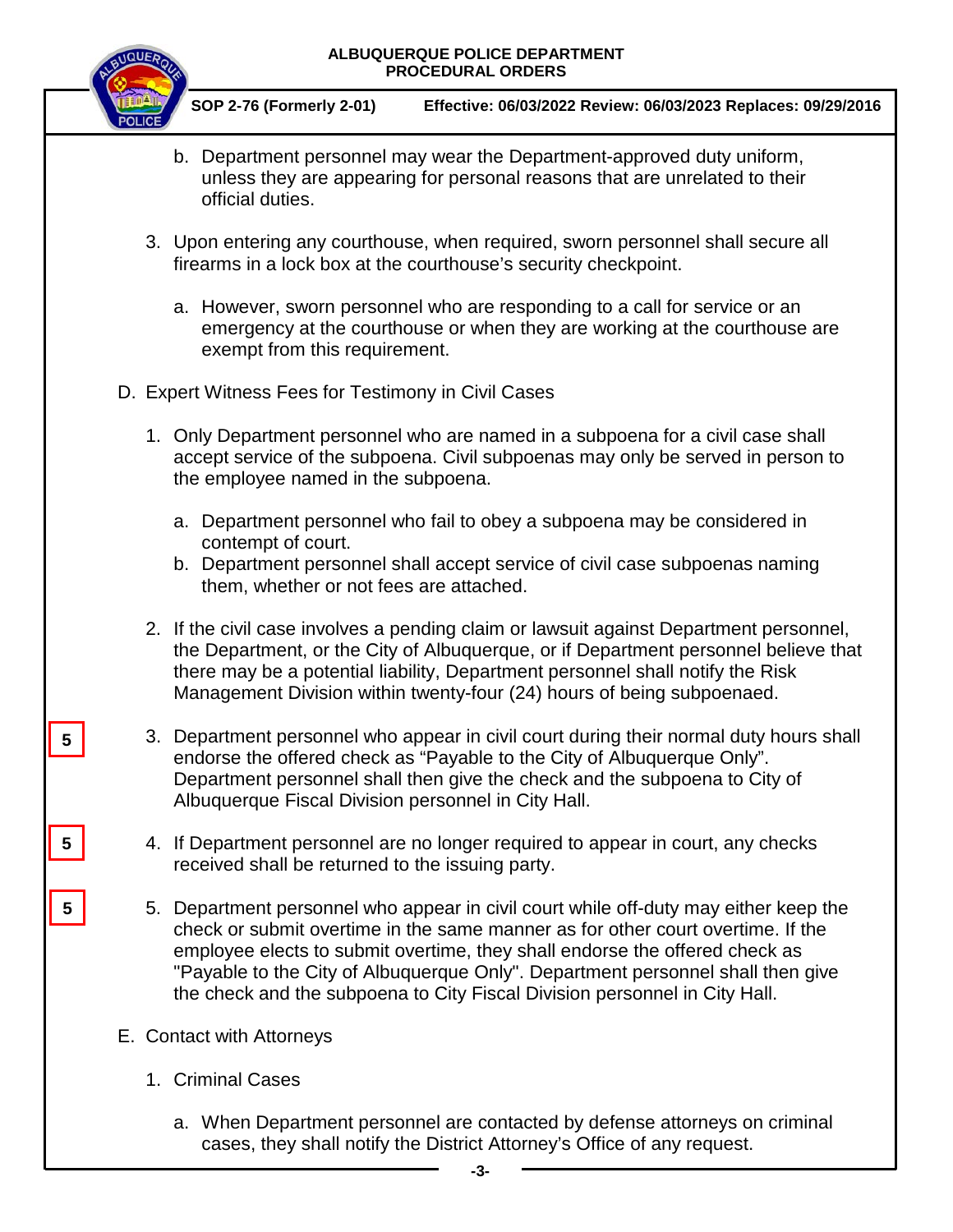

 **SOP 2-76 (Formerly 2-01) Effective: 06/03/2022 Review: 06/03/2023 Replaces: 09/29/2016**

- 2. Civil Cases
	- a. When Department personnel are contacted by private attorney(s) on civil cases in which the City of Albuquerque has no interest, Department personnel shall:
		- i. Refer the attorney(s) to the relevant Uniform Incident Reports;
		- ii. If the attorney insists on discussing the case without benefit of a courtdirected deposition, refer the attorney to the Risk Management Division for discussion with the City Legal Department; and
		- iii. If the City Legal Department approves an informal conference between Department personnel and the private attorney, Risk Management Division personnel shall notify the employee and the following guidelines shall apply.
			- 1. On-duty Department personnel may respond to short questions from private attorneys by telephone, whenever possible.
			- 2. If a telephone conference is not sufficient, Department personnel may schedule a conference with the private attorney.
				- A. Department personnel shall follow the procedures for expert witness fees outlined in this Standard Operating Procedure.
- F. Court, Pretrial, MVD Hearing Attendance, and Missed Court
	- 1. All Department personnel directed to appear in court hearings, pretrial interviews, or MVD hearings must appear and be prepared to testify. A special court notice, the posted court, and MVD hearing notices, or subpoenas are considered an order to appear.
		- a. Department executive personnel shall grant an exception to the requirement to appear for such hearings if the employee is needed elsewhere for the betterment of the Department. Department executive personnel shall review each exception on a case-by-case basis and determine the precedence the exception holds over the hearing in question.
		- b. Department personnel shall wait for the Defense Attorney(s) to arrive for Metropolitan Court pretrial hearings for fifteen (15) minutes from the time of the scheduled hearing.
		- c. If an attorney calls to inform Department personnel that they will be late, they shall wait an additional fifteen (15) minutes if they are not expected in another court case. The same expectation shall be requested of defense attorney(s) when Department personnel inform the attorney(s) that they will be late.
		- d. Department personnel shall arrive at or before their court case or hearing scheduled time.
		- e. Department personnel shall abide by all court rules and regulations when appearing for court.
		- f. Department personnel shall log on with a court-out status (10-92), specify the court in attendance and shall indicate the case number in the Computer-Aided Dispatch (CAD) entry comments section.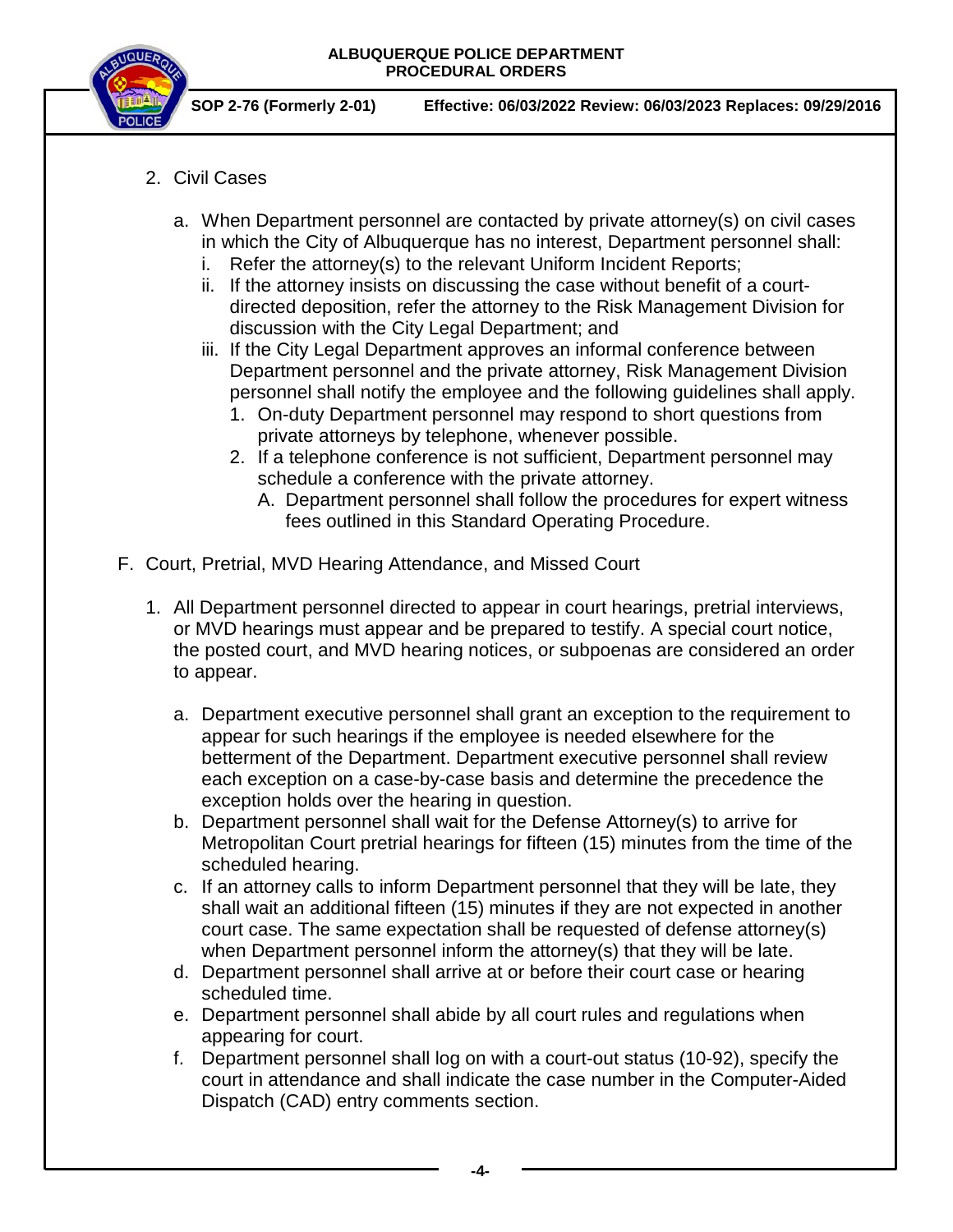

 **SOP 2-76 (Formerly 2-01) Effective: 06/03/2022 Review: 06/03/2023 Replaces: 09/29/2016**

- 2. When Department personnel receive more than one (1) court notification requiring concurrent appearances, the higher court notice shall take precedence over the lower court(s). In addition, court hearings shall take precedence over MVD hearings.
- 3. When Department personnel are notified of a conflicting hearing of a higher court, they may notify Court Services Unit personnel of the conflict and shall attend the higher court hearing.
- 4. Priority of attendance is as follows:
	- a. U.S. District Court;
	- b. Second Judicial District Court;
	- c. Felony DA pretrial interviews;
	- d. Bernalillo County Metropolitan Court;
	- e. Misdemeanor pretrial interviews;
	- f. Children's Court;
	- g. MVD hearings; and
	- h. All other notices or interviews.
- 5. When Department personnel are scheduled for court or MVD hearings and are unable to appear or will be late due to unforeseen conditions, they shall notify Court Services Unit personnel or court personnel at the earliest possible time and before the scheduled appearance. Failure of Department personnel to properly notify Court Services Unit personnel or court personnel of their absence from or tardiness for a court hearing shall be considered failing to attend the hearing.
- 6. When Department personnel contact Court Services Unit personnel and get their voicemail, they shall leave a message on the voicemail system to include their name, man number, the court hearing information, and the reason they are unable to attend the court hearing.
	- a. For Bernalillo County Metropolitan Court, U.S. District Court, Second Judicial District Court notifications, Department personnel shall notify Court Services Unit personnel on the scheduled court day only.
		- i. Court Services Unit personnel shall notify the appropriate court personnel.
	- b. For grand jury notifications or preliminary hearings, Department personnel shall:
		- i. Notify the presenting Assistant District Attorney of their absence and any witness change; and
		- ii. When available, inform the Assistant District Attorney of an officer that was involved in the case that may be able to testify on their behalf.
	- c. For U.S. District Court notifications, Department personnel shall notify the United States Attorney's Office or shall notify the presenting federal Assistant District Attorney Monday through Friday, 0800 to 1700 hours.
- 7. Sworn personnel may be excused for missing a court hearing for certain reasons including, but not limited to: